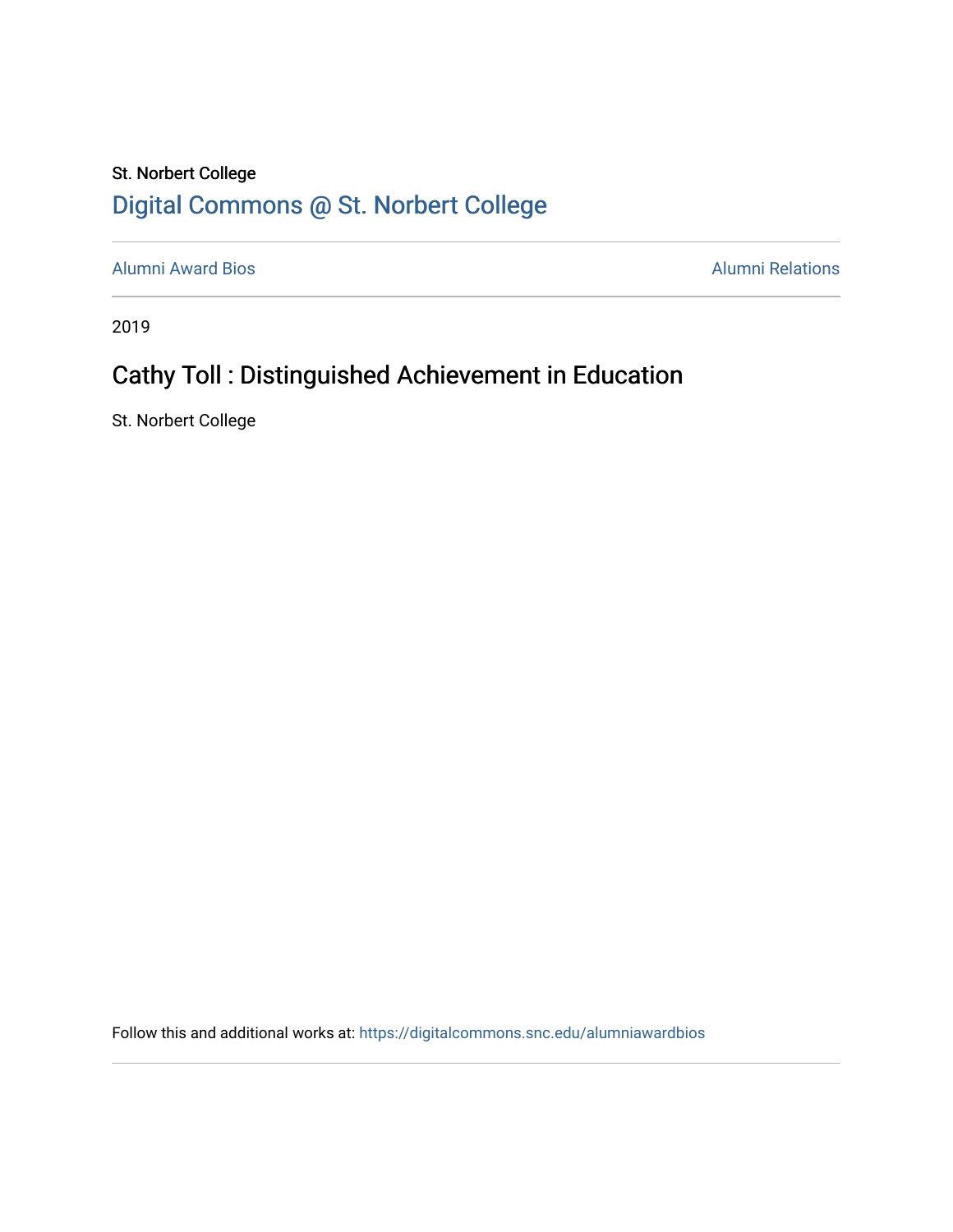**ST NORBE** 



Q

[Academics](https://www.snc.edu/academics) [Admission](https://www.snc.edu/admission) [Campus Life](https://www.snc.edu/campuslife) [Living Norbertine](https://www.snc.edu/livingnorbertine) [Athletics](https://www.snc.edu/athletics) [About](https://www.snc.edu/about)

 $\geq$  [Alumni](https://www.snc.edu/alumni/)  $\geq$  [Alumni Awards](https://www.snc.edu/alumni/awards/)  $\geq$  2019 Distinguished Achievement in Education A

#### [Alumni](https://www.snc.edu/alumni/index.html)

[Events & Reunions](https://www.snc.edu/alumni/event/index.html) [Behind the Arch](https://www.snc.edu/alumni/event/behindthearch/) [Benefits and Services](https://www.snc.edu/alumni/benefits.html) [Get Involved](https://www.snc.edu/alumni/getinvolved.html) [Give to SNC](http://giving.snc.edu/) [Alumni Awards](https://www.snc.edu/alumni/awards/index.html) [Past Recipients](https://www.snc.edu/alumni/awards/recipients.html) [Knight Lights](https://www.snc.edu/alumni/knightlights/index.html) [Alumni-Owned](https://www.snc.edu/alumni/directory/index.html) [Businesses Network](https://www.snc.edu/alumni/directory/index.html) [Alumni Board](https://www.snc.edu/alumni/alumniboard.html) [Student Alumni](https://www.snc.edu/alumni/saa.html) [Ambassadors](https://www.snc.edu/alumni/saa.html) [Staff](https://www.snc.edu/alumni/contactus.html)

# 2019 Distinguished Achievement in Education

#### Cathy Toll '79

Cathy Toll has made groundbreaking differences in educational communities around the globe. She has made and continues to make significant contributions to the field of education and literacy. Thousands of educators have grown, excelled and benefitted from her influence, as have the exponentially greater numbers of students those educators have taught.

Cathy's reputation for developing the field of educational coaching, particularly literacy coaching, is international. She has written six books on educational coaching and a book for principals on leadership of learning, setting the standard for school practices across the country and internationally. Her first book on the topic was seminal in creating the field and has been called "the Bible of educational coaching."

When the federal government implemented a large-scale literacy program in the early 2000s, it included mandates for having literacy coaches in every school that received funds. The SOS went out, and soon school districts, state departments of education, regional and national agencies, and countless professional organizations across the country were all turning to Cathy for help.

Cathy currently leads the Center for Literacy Educators and Leaders and directs graduate programs in literacy at the University of Wisconsin Oshkosh. In this role, she leads faculty to set high standards, consider important teacher-education issues and move others to rethink curriculum. As a faculty member, she helps practicing teachers enhance their literacy instruction and become school and school district literacy leaders.

Cathy has taught at the elementary-, middle- and high-school levels and served as a school principal, curriculum director, reading specialist, director of literacy at a federally funded education research-and-development lab, grant director, and consultant with the Wisconsin Department of Public Instruction, where she supported educator preparation programs at colleges and universities throughout the state.